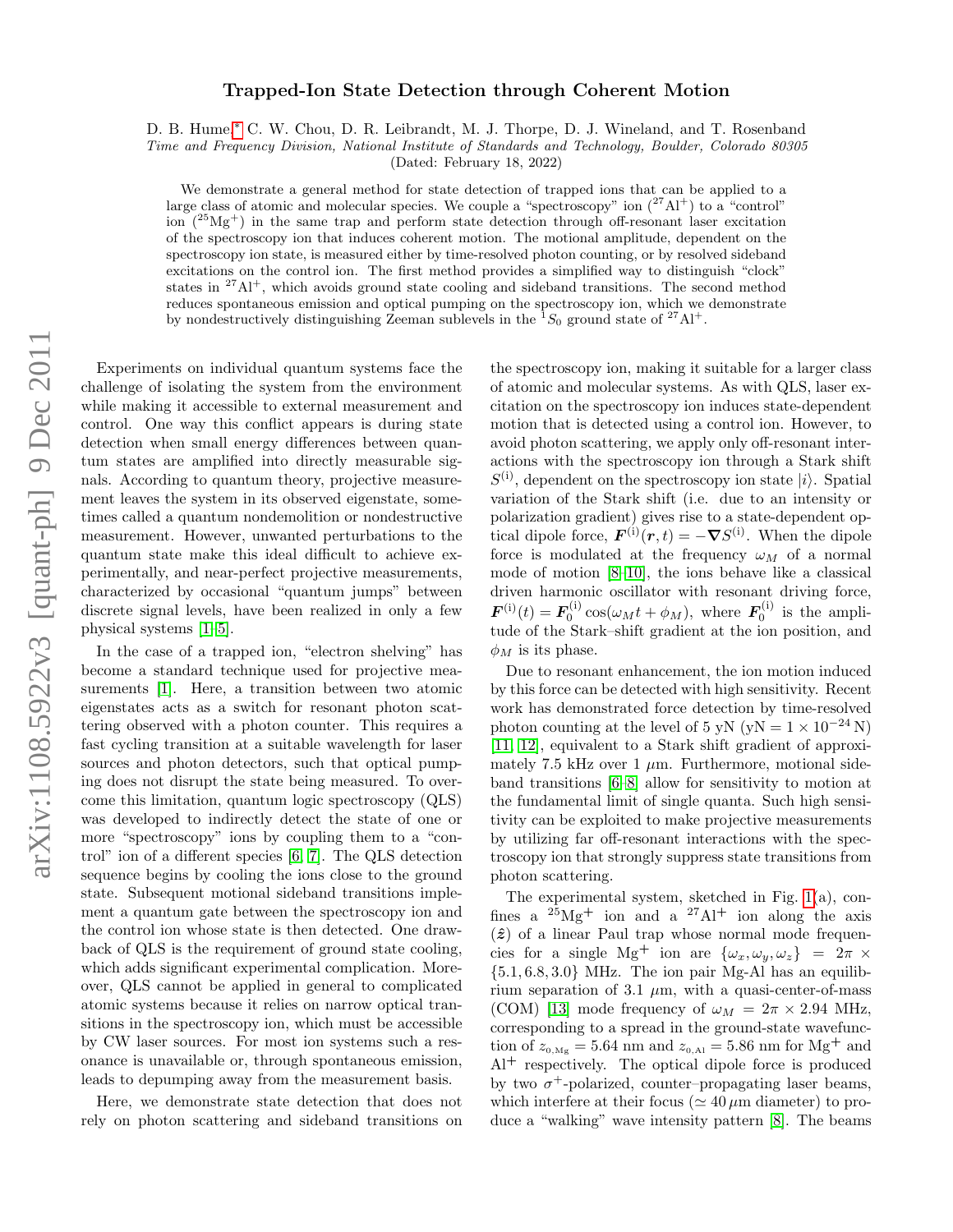

<span id="page-1-0"></span>FIG. 1. (color online) (a) Experimental setup ( $DISC = dis$ criminator,  $FPGA = field programmable gate array, PMT =$ photomultiplier tube). Counter–propagating  $Al^{+3}P_1$  laser beams ( $\lambda \simeq 267$  nm) excite ion motion at their difference frequency  $\omega_M$ , which is phase-stabilized with an interferometer near the ion trap. With a laser tuned near resonance, the Mg<sup>+</sup> ion scatters photons that are counted and time-binned with respect to the driving force in an FPGA. All laser beams overlap both ions but because the  $Al^+$  and  $Mg^+$  wavelengths are substantially different, each beam interacts with only one species. (b) During detection, the Mg<sup>+</sup> beam ( $\lambda \simeq 280$  nm) is tuned first above (blue, righthand rectangle) then below (red, lefthand rectangle) the optical resonance, which amplifies then damps the motion respectively. Fluorescence from  $Mg<sup>+</sup>$  is modulated by the ion motion with the modulation phase shifted by  $\pi$  between the blue and red pulses. (c) Peakto-peak  $Mg^+$  fluorescence modulation of 20% when  $Al^+$  is in the  ${}^{1}S_0$  state. In the  ${}^{3}P_0$  state modulation is absent. The motional period of  $2\pi/\omega_M = 340$  ns is divided into 16 photonarrival-time bins.

are detuned from the  ${}^1S_0 \rightarrow {}^3P_1$  transition (linewidth  $\Gamma/2\pi = 520$  Hz) [\[14\]](#page-4-5) in Al<sup>+</sup> by  $\Delta_R/2\pi \simeq 20$  MHz and have a frequency difference  $\Delta \omega = \omega_M$ . To maintain phase coherence between the lasers and the ion motion, we measure the phase difference of the beams in an interferometer near the trap and stabilize it with an acoustooptic modulator in one of the beam paths. We measure a relative coherence time at the position of the ions of about 200 s.

Our first experiment implements the excitation/detection sequence depicted in Fig. [1\(](#page-1-0)b). It begins by laser cooling all normal modes to near the Doppler limit. Next, the optical dipole force of duration  $t_d = 250 \,\mu s$ , applied to the Al<sup>+</sup> ion, excites the COM mode along the trap axis. We detect the induced harmonic motion by observing the  $Mg<sup>+</sup>$  ion's oscillating velocity and resulting Doppler-shift as modulation of the photon-scattering rate when the laser is tuned to a slope of the ion resonance [see Fig. 1b]. The  $\sigma$ <sup>-</sup>-polarized Mg<sup>+</sup> detection beam is focussed to a 60  $\mu$ m diameter, propagates in a direction anti-parallel to the magnetic field (at  $45^\circ$  to the z-axis) and is nearly resonant with the  $|3s^2S_{1/2}, F = 3, m_F = -3\rangle$  $\rightarrow$  |3p<sup>2</sup>P<sub>3/2</sub>,  $F = 4, m_F = -4$ } cycling transition (frequency  $\omega_{\text{Mg}}$ , linewidth  $\Gamma_{\text{Mg}} = 2\pi \times 41.4 \text{ MHz}$ . We collect fluorescence photons with an efficiency of 0.4 % during two laser pulses of intensity  $3 \text{ kW/m}^2$ . The first blue-tuned pulse ( $\omega_{\rm blue}$   $\,\simeq\,\,\omega_{\rm Mg}$  +  $\Gamma_{\rm Mg}/2)$  amplifies the ion motion while the second red-tuned pulse  $(\omega_{\rm red} \simeq \omega_{\rm Mg} - \Gamma_{\rm Mg}/2)$  damps it [\[15\]](#page-4-6). Fluorescence during both pulses is modulated at the frequency  $\omega_M$ , albeit with a  $\pi$  phase shift that is compensated electronically. We choose the respective pulse durations  $(t_{blue} = 400 \,\mu s,$  $t_{\text{red}} = 200 \,\mu s$  empirically to maximize the detection signal.

The above detection sequence is applied repetitively to determine the  $Al^+$  state. A sinusoidal fit to the timebinned Mg<sup>+</sup> photon counts yields the modulation amplitude at the calibrated frequency and phase of ion motion [Fig. [1\(](#page-1-0)c)]. We observe 20  $\%$  peak-to-peak modulation relative to the mean fluorescence when  $Al^+$  is in the  ${}^1S_0$ state. Figure  $2(a)$  shows the modulation amplitude as a function of time with periodic laser pulses inserted to probabilistically drive  ${}^{1}S_{0} \leftrightarrow {}^{3}P_{0}$  ( $\lambda_{{}^{3}P_{0}} = 267.0$  nm). The presence of modulation in the ion fluorescence corresponds to the Al<sup>+</sup> ion occupying the  ${}^{1}S_{0}$  ground state, while its absence corresponds to the ion in the  ${}^{3}P_{0}$  state, which has negligible interaction with the  $^1S_0\leftrightarrow{}^3P_1$  laser beams  $(\lambda_{^3P_1} = 267.4 \text{ nm})$ . The quantum jumps visible in the data are caused either by the periodic laser pulses, or by spontaneous decay from the  ${}^{3}P_{0}$  state. Figure [2\(](#page-2-0)b) shows a histogram of the modulation amplitude; these data reach 93 % state-detection fidelity within 80 ms, which could be improved by higher modulation amplitudes or photon collection efficiency.

In a second experiment, similar to a proposal for molecular-state detection [\[16\]](#page-4-7), we explore a more sensitive method for distinguishing small amplitudes of coherent motion using resolved sideband transitions on the control ion. In this method, two hyperfine states of <sup>25</sup>Mg<sup>+</sup> separated by 1.8 GHz form a quantum bit  $|\!\!\downarrow\rangle_{\rm Mg} \equiv |^{2}S_{\frac{1}{2}}, F = 3, m_{F} = -3\rangle$  and  $|\!\!\uparrow\rangle_{\rm Mg} \equiv |^2S_{\frac{1}{2}}, F=2, m_F=-2 \rangle$  as described in previous work [\[17\]](#page-4-8). During a detection cycle, the ions are first cooled by stimulated-Raman transitions to near the ground state of motion for the axial modes [\[18\]](#page-4-9) before applying the same optical dipole force described above. This produces a coherent state of motion  $|\beta^{(i)}\rangle$  with probability distribution  $p^{(i)}(n) = e^{-|\beta^{(i)}|^2} |\beta^{(i)}|^{2n}/(n!)$  in terms of Fock states,  $|n\rangle$ . We probe this distribution with a red–sideband (RSB) pulse on the  $Mg<sup>+</sup>$  qubit transi-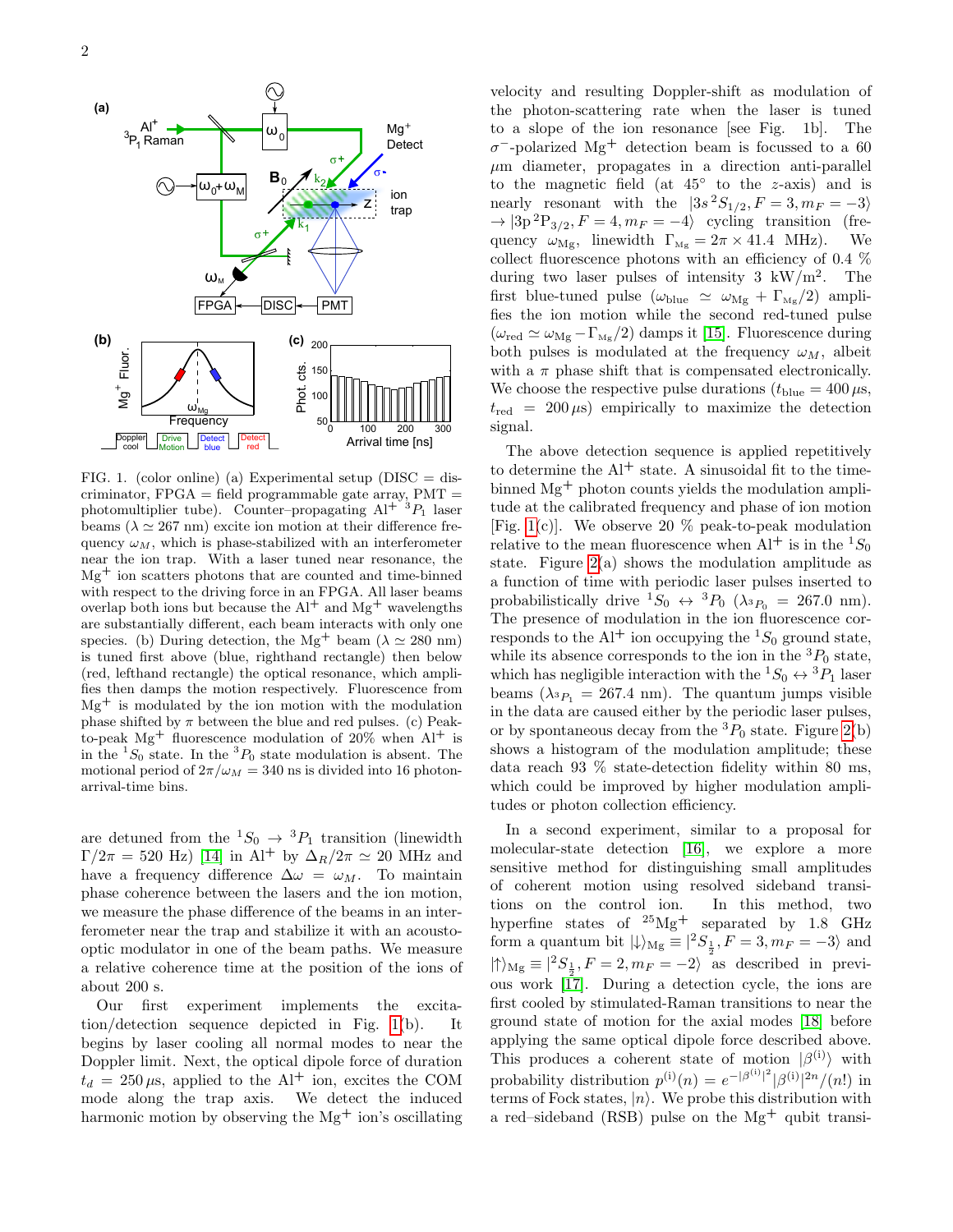

<span id="page-2-0"></span>FIG. 2. (a) Steps in fluorescence modulation amplitude corresponding to quantum jumps between the  ${}^{1}S_{0}$  and  ${}^{3}P_{0}$  clock states in  $Al^+$ , which are induced by a near-resonant laser beam or by spontaneous decay. The amplitude is extracted at the calibrated modulation phase and averaged over 0.53 s. (b) Histogram of mean modulation amplitudes from the entire data set. Dashed lines indicate the threshold for detecting transitions.

tion [\[9\]](#page-4-10), during which the  $|\!\downarrow\rangle_{\text{Mg}}$  state probability evolves as  $P_{\perp}^{(i)}$  $\psi^{(i)}(t_{\text{rsb}}) = \sum_n p^{(i)}(n) \cos^2(\Omega_n t_{\text{rsb}})$ . Here,  $\Omega_n$  is the RSB Rabi flopping rate for  $|\!\downarrow\rangle_{\text{Mg}}|n\rangle \rightarrow |\!\uparrow\rangle_{\text{Mg}}|n-1\rangle$  and we have ignored relaxation of the  $Mg^+$  qubit which is a small effect for typical pulse durations. A final  $Mg^+$  resonance fluorescence detection pulse distinguishes  $|\uparrow\rangle_{Mg}$ and  $\ket{\downarrow}_{Mg}$ . By repeating this detection cycle several times we measure  $P_{\perp}$  for a particular RSB pulse duration  $t_{\text{rsb}}$ and gain information about  $\beta$  to identify the Al<sup>+</sup> state.

To demonstrate this method, we experimentally distinguish Zeeman substates of the  $Al^{+1}S_0$  ground state. The applied static magnetic field  $B_0$  gives rise to six Zeeman levels  $|I, m\rangle$  for  $m = -5/2$  to  $+5/2$  that, in the absence of other perturbations, are equally separated in energy by  $\hbar \omega_{0B} = |q_I \mu_B B_0|$ , where  $q_I =$  $-0.00097248(14)$  is the nuclear g-factor [\[19\]](#page-4-11) and  $\mu_B$  is the Bohr magneton. During the detection sequence, the optical dipole force leaves the ions in motional state  $\beta^{(m)}$  dependent on the state  $|I,m\rangle$ . The primary factor affecting  $\beta^{(m)}$  is the Clebsch-Gordan coefficient  $C_m \equiv \langle \frac{5}{2}, m; 1, 1 | \frac{7}{2}, m + 1 \rangle$  that describes the relative strength of the electric dipole coupling between  $|I, m\rangle$ and  $|{}^3P_1, F = 7/2, m_F = m+1\rangle$ . Also, the overall detuning,  $\Delta_m \equiv \Delta_R + g_{^3P_1}(5/2 - m)\mu_B B_0$  is shifted by the linear Zeeman effect on the <sup>3</sup> $P_1$  state. Here,  $g_{3P_1} \simeq 3/7$ is the  ${}^{3}P_{1}$  g−factor, when nuclear and relativistic corrections are neglected. For small  $Al^+$  motional amplitudes in the Lamb-Dicke limit  $(\beta z_{0,A1} \ll \lambda_{3P_1}/2\pi\sqrt{2}),$ 

<span id="page-2-1"></span>
$$
|\beta^{(m)}| = \frac{\eta t_d \left(\Omega_0' C_m\right)^2}{|\Delta_m|},\tag{1}
$$

where  $\Omega_0'$ is the carrier Rabi rate for the  $|I, m = 5/2\rangle \rightarrow |{}^{3}P_1, F = 7/2, m_F = 7/2\rangle$  transition, and  $\eta = 2\pi \sqrt{2z_{0,\text{Al}}/\lambda_{3}} P_{1}$  is the Lamb-Dicke parameter.

We calibrate  $\Omega'_0$  by optically pumping to  $|I, m = 5/2\rangle$ , applying the optical dipole force for duration  $t_d$ , then probing the Fock state distribution with a Mg<sup>+</sup> RSB pulse of variable duration [\[9\]](#page-4-10). We fit a coherent state amplitude  $\beta^{(5/2)}$  to the resulting curve and calculate the other  $\beta^{(m)}$  based on Eq. [1.](#page-2-1) In the experiment here, with  $\Omega_0'/2\pi = 0.85$  MHz and  $t_d = 50 \mu s, \{\beta^{(m)}\} =$  $\{0.05, 0.16, 0.37, 0.71, 1.26, 2.15\}$  in order of increasing m. We choose  $t_{\text{rsb}} = 2.8 \,\mu s$  to differentiate several of the Zeeman states for a typical Rabi-flopping rate  $\Omega_{n=1}/2\pi$  = 0.07 MHz.

In Fig.  $3(a)$  we record quantum jumps of the fluorescence signal as a function of time when we repeatedly apply the detection procedure without state preparation. Each data point corresponds to the average photon counts from 120 consecutive detection cycles (1.6 ms cycle time). Several distinct fluorescence levels are visible, which agree with the above calibration. Jumps in the fluorescence correspond to changes of the Zeeman state that occur during the measurement process. The jumps appear to be caused by polarization imperfection in the  ${}^{3}P_{1}$  Raman beams. Here, residual  $\pi$  or  $\sigma^-$ -polarization can induce a two-photon stimulated-Raman process between Zeeman states. We estimate that a laser field with  $3\%$  residual  $\pi$ -polarization would cause the observed rate of quantum jumps.

The tendency of the fluorescence to persist at a particular level indicates the nondestructive nature of the detection method. This is possible without a cycling transition for the Zeeman sublevels because the off-resonant laser pulses give only a small probability ( $\approx 1 \times 10^{-4}$ for  $m = 3/2$  of spontaneous-Raman scattering through the  ${}^1S_0 \leftrightarrow {}^3P_1$  transition in a single detection cycle. In this regime, a histogram of averaged fluorescence levels (Fig. [3\(](#page-3-5)b)) for the entire detection record exhibits separate maxima in the distribution, which correspond to the resolvable states.

To further characterize this detection protocol, we perform a nuclear magnetic resonance experiment on the  ${}^{1}S_{0}$ electronic ground state of  $27\text{Al}^+$ . An oscillating magnetic field  $B_1 \cos \omega_B t$  in a direction perpendicular to the static field  $B_0$  induces transitions between Zeeman states. Our case of small detuning  $(\Delta_B \equiv \omega_B - \omega_{0B} \ll \omega_B)$  and weak drive  $(B_1 < B_0)$ , allows the rotating–wave approximation, where the angular momentum is affected primarily by the component of the oscillating field that rotates about  $B_0$  in the same sense as the Larmor precession of the magnetic dipole. In the general case we solve the coupled Schrödinger equations to determine the probability  $P_{I,m}(t)$  of finding the ion in state  $|I,m\rangle$ .

We initialize  $Al^+$  in  $|I, m = 5/2\rangle$  and plot the fluorescence signal for different values of  $\Delta_B$  as a function of the B-field modulation pulse duration (Fig.  $3(c)$ ). In the experiment  $B_0 = 0.74$  mT  $(\omega_{0B} \simeq 2\pi \times 8.3$  kHz).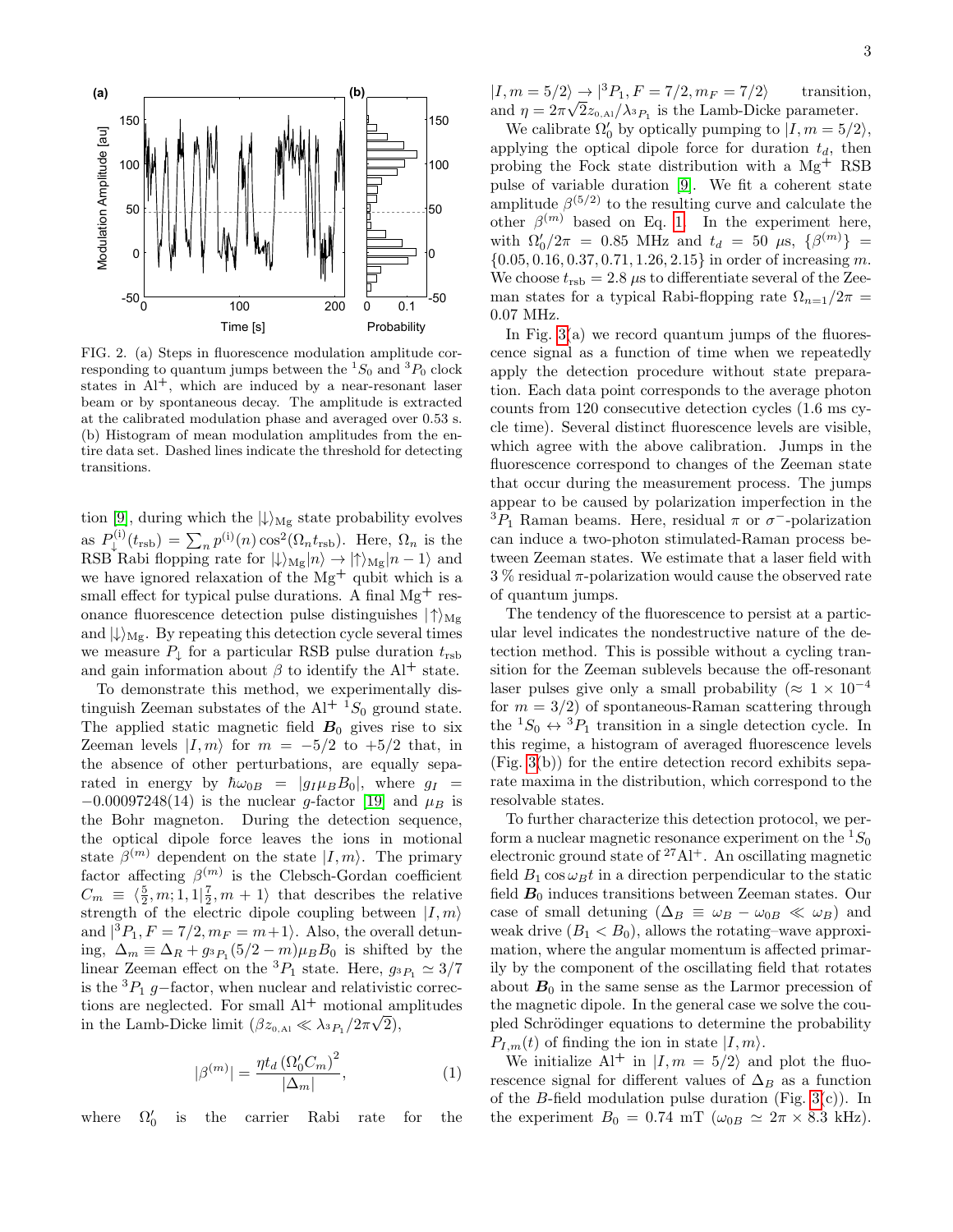

<span id="page-3-5"></span>FIG. 3. (a) Quantum jumps between Zeeman substates of the  ${}^{1}S_0$ ,  $I = 5/2$  manifold in Al<sup>+</sup>. Points record the fluorescence levels in bins of 120 consecutive detections (1.6 ms detection duration). Dashed lines show predicted fluorescence levels based on the calibration for  $m = +5/2$ . top Several minutes of repeated detection cycles. bottom A detailed view of 50 seconds of the detection data. (b) A histogram of the ion fluorescence signal (mean taken in bins of 120 experiments). (c) Magnetic resonance experiment an<sup>27</sup>Al<sup>+</sup> ion initialized in the <sup>1</sup>S<sub>0</sub>,  $m = 5/2$  state with  $\Delta_B = 0$  (filled circles) and  $\Delta_B = 2\Omega_B$  (open squares). The solid curves are calculations of fluorescence based on a fitted value of  $\Omega_B$ , and an initial thermal motional mode with  $\langle n \rangle = 0.15$ . Dashed lines show the expected detection fluorescence levels for different Zeeman states.

A fit to the data for zero detuning ( $\Delta_B = 0$ ) yields the Rabi flopping rate  $\Omega_B$ , and this value is used to calculate the curve for  $\Delta_B = 2\Omega_B$  with no additional free parameters. Uncertainty associated with depumping during detection and imperfect ground state cooling affects the agreement between theory and experiment. For the theoretical curves shown here we use a residual (thermal) Fock state occupation of  $\langle n \rangle = 0.15$  based on a separate calibration from sideband measurements after cooling.

In summary, we have explored a general method for detection of quantum states of trapped ions and have experimentally implemented two specific protocols to detect states in  $Al^+$  by exciting state-dependent coherent motion. Although demonstrated on single ions, the same approach can be used to detect the states of multiple ions, and the optical driving force can be created in a variety of configurations with respect to laser frequencies, geometry, and polarization. As one practical application, the modulated fluorescence method can simplify  $Al^+$  optical clocks [\[19\]](#page-4-11) because lasers for ground-state cooling and resolved–sideband transitions are no longer needed. Technical improvements such as higher photon-collection efficiency and further optimized laser pulses can increase state-detection efficiency. Electromagnetically-induced transparency [\[20\]](#page-4-12) may also improve efficiency, because the reduced atomic line-width in this configuration enhances the velocity-sensitivity of the ion fluorescence.

Furthermore, the resolved–sideband method provides greater sensitivity to small amplitudes of motion that are generated by weak, non-destructive, interaction be-

tween the Stark-shifting lasers and the spectroscopy ion. Because internal state changes from spontaneous-Raman scattering can be suppressed, the present technique approaches the textbook ideal of a quantum measurement, where state collapse is the only effect. This provides a new route to perform spectroscopy on ion species where state changes from optical pumping are problematic. For example, the method might be used to detect rovibrational resonances in molecular ions [\[16,](#page-4-7) [21\]](#page-4-13) by observing the magnitude and phase of coherent motion excited by far-off-resonant lasers.

We thank C. Oates for contributions to this work, and acknowledge helpful comments from U. Warring and R. Jördens. The work was supported by AFOSR, the DARPA QuASaR program, ONR and IARPA.

- <span id="page-3-0"></span>Present address: Kirchhoff-Institut für Physik, Universität Heidelberg, Im Neuenheimer Feld 227, 69120 Heidelberg, Germany; [dhume@kip.uni-heidelberg.de](mailto:dhume@kip.uni-heidelberg.de)
- <span id="page-3-1"></span>[1] R. Blatt and P. Zoller, Eur. J. Phys. 9, 250 (1988)
- [2] T. Basché, S. Kummer, and C. Bräuchle, Nature  $373$ , 132 (1995)
- [3] S. Peil and G. Gabrielse, [Phys. Rev. Lett.](http://dx.doi.org/10.1103/PhysRevLett.83.1287) 83, 1287 (1999)
- [4] S. Gleyzes, et al., Nature 446, 297 (2007)
- <span id="page-3-2"></span>[5] A. Lupascu, et al., [Nat. Phys.](http://dx.doi.org/10.1038/nphys509) 3, 119 (2007)
- <span id="page-3-3"></span>[6] P. O. Schmidt, et al., in Non-Neutral Plasma Physics VI, edited by M. Drewsen and H. Knudsen (AIP, 2006) pp. 305 – 312
- <span id="page-3-4"></span>[7] D. B. Hume, T. Rosenband, and D. J. Wineland, Phys.